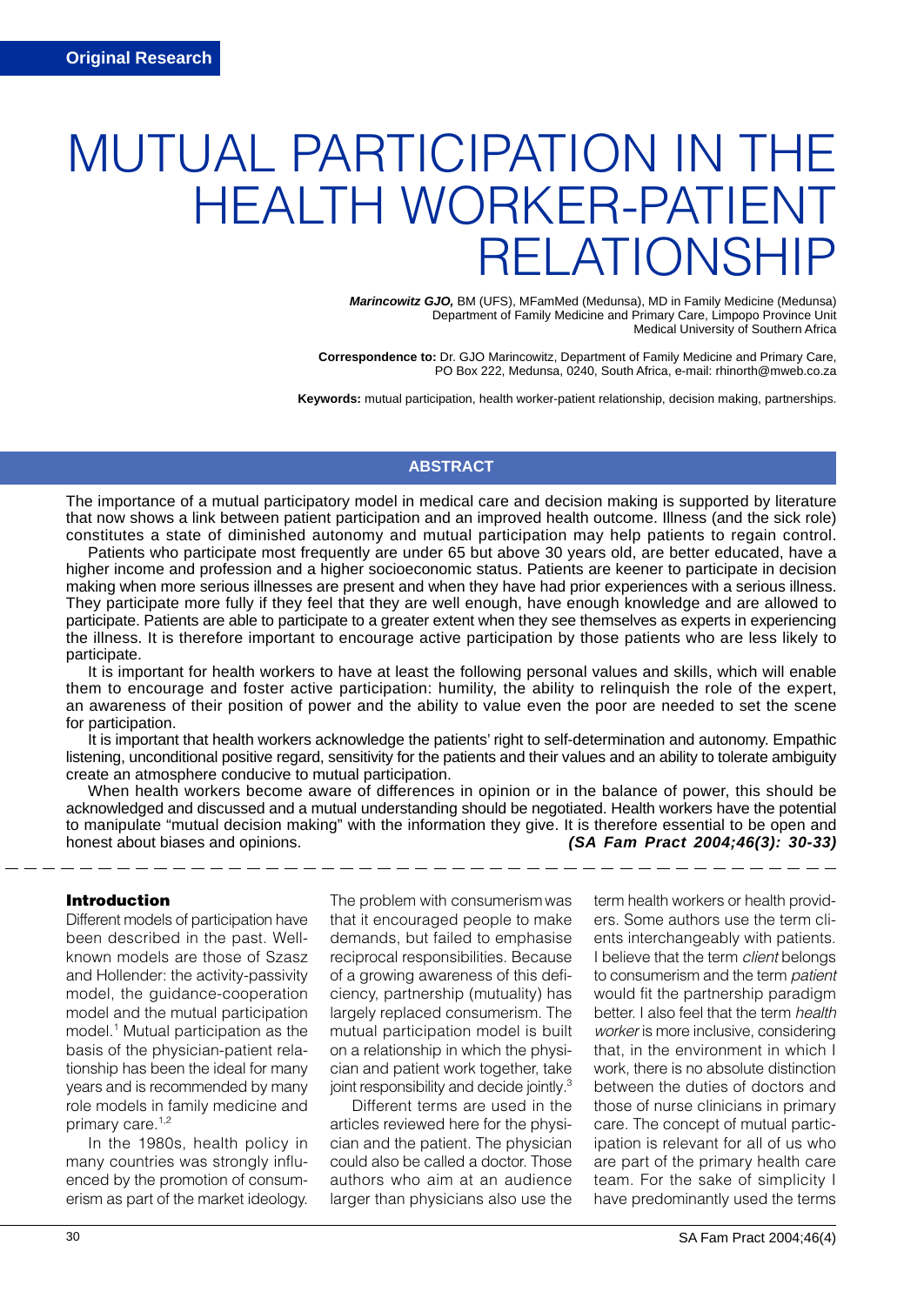*patient* and *health worker* in this article.

Mutual participation is not easy to achieve, particularly for those of us who work with patients from different backgrounds and cultures to those of ourselves. Giving more autonomy to the patient is the basis of the "Batho Pele" principles of our present public service system. I tried to answer the question of how best to develop a mutual participatory relationship with my patients through a search of the available literature on the topic. Articles coming to similar conclusions as those of myself in this paper have been published before.<sup>4,5</sup> The focus has been mainly on shared assessment and management. Mutual participation reaches wider than shared decision making and also involves mutual understanding, not only of the problem, but also of its context and the impact of the problem on the patient's life.<sup>6</sup> A mutual participatory relationship has to start before the consultation and requires a number of prerequisite tenets in a health worker. I will make an attempt to focus on these as well. I also looked for information that would be relevant to my own practice, which is based in a developing, rural South African and crosscultural setting.

## Method of literature search

Searches were done on Pubmed (Medline), Ebscomed, BMJ, the African Health Anthology and Hans Snijkers Institute databases, and included articles from the past 10 years. The following key words were used: Mutual participation in the physician-patient relationship, participation in decision making, doctorpatient partnerships and alliances, patient involvement in medical care and shared responsibility in medical care. The Pubmed Database was also searched for German, French and Spanish references. The relevant articles were selected and the abstracts were studied. Related articles were also checked for other relevant material, the references of the most relevant articles were reviewed and relevant articles were selected. Articles that could be obtained through the Medunsa Library, both from journals that were available locally and through interlibrary loans, were reviewed.

## Ideas from the literature

It has been argued that illness (and the sick role) is a state of diminished autonomy.5,7,8,9 From this it can be concluded that the role of the health worker is essentially to support and encourage the patient until his/her autonomy is restored. Voltaire said that the role of the physician is to keep the patient amused until he gets better by himself. Participation in decision making is essentially implicated in the principle of autonomy. The responsibility for choice lies with the patient. The patient's choices should be encouraged and respected, as these choices are manifestations of the patient's autonomy.<sup>10</sup> If a patient wishes not to participate, his/her wish should be respected. Communicating such a wish is in essence participation.

Another way to look at mutual participation is to view it as a partnership.<sup>3</sup> Partners work together to achieve a common goal. Their relationship is based on mutual respect for each other's abilities and they recognise the benefits of their partnership. They share decision making and responsibilities. The key to successful health worker-patient partnerships is therefore to recognise that patients are also experts in their experience of their illness.<sup>6</sup>

It is helpful if health workers are well informed about the condition and the treatment options, but it should be kept in mind that the patient knows his/her own experience of illness, social circumstances, habits and behaviour, attitudes to risk, values and preferences.<sup>6,11</sup> The new emphasis is on self-help, shared information, shared evaluation, shared decision making, and shared responsibilities. This requires health workers to be informed about treatment options and outcomes and the limitationsof medical care. Elwyn *et al*. 4 suggest the following steps to achieve shared decision making:

understand the patient's context, elicit the patient's preferences, transfer technical information, help the patient to weigh risks versus benefits of treatment options and share the treatment recommendation with the patient or affirm the patient's choice.

Moira Stewart describes this "healing partnership" very well: The first step to such a partnership is through listening. People who believe that they are being heard become better sooner. Other aspects of the relationship include caring, empathy, support and compassion. Trust and control are also vital. A healing partnership involves the following process: "Listening, trust, willingness to change, skills that finally lead to the power (for patients) to take control over their own lives". The last step is the finding of common ground. She believes that mutual goal setting is essential in the empowerment process. The empowerment process has the following steps: "Trust, connecting, caring, mutual knowing and mutual caring".<sup>12</sup>

The literature supports some link between patient participation and an improved health outcome.12-19 It is argued that an improved health outcome and participation are linked by a sense of control.<sup>12,18,20,21</sup> This being true, we are bound to encourage active patient participation and to discourage patients from taking on the sick role for longer than necessary if we have their best interests at heart.<sup>22</sup> The participation of patients in their own care is a better process indicator of a successful outcome than patient satisfaction.<sup>19</sup>

I would like to discuss two randomised control trials done on the effect of patient involvement in care. The first article is by Greenfield et al., who trained one group of patients in information-seeking skills, while a control group had a training session on information about their illness.<sup>14</sup> They found that the patients from the experimental group had significantly fewer physical and role limitations after six to eight weeks. It was therefore postulated that there is an association between better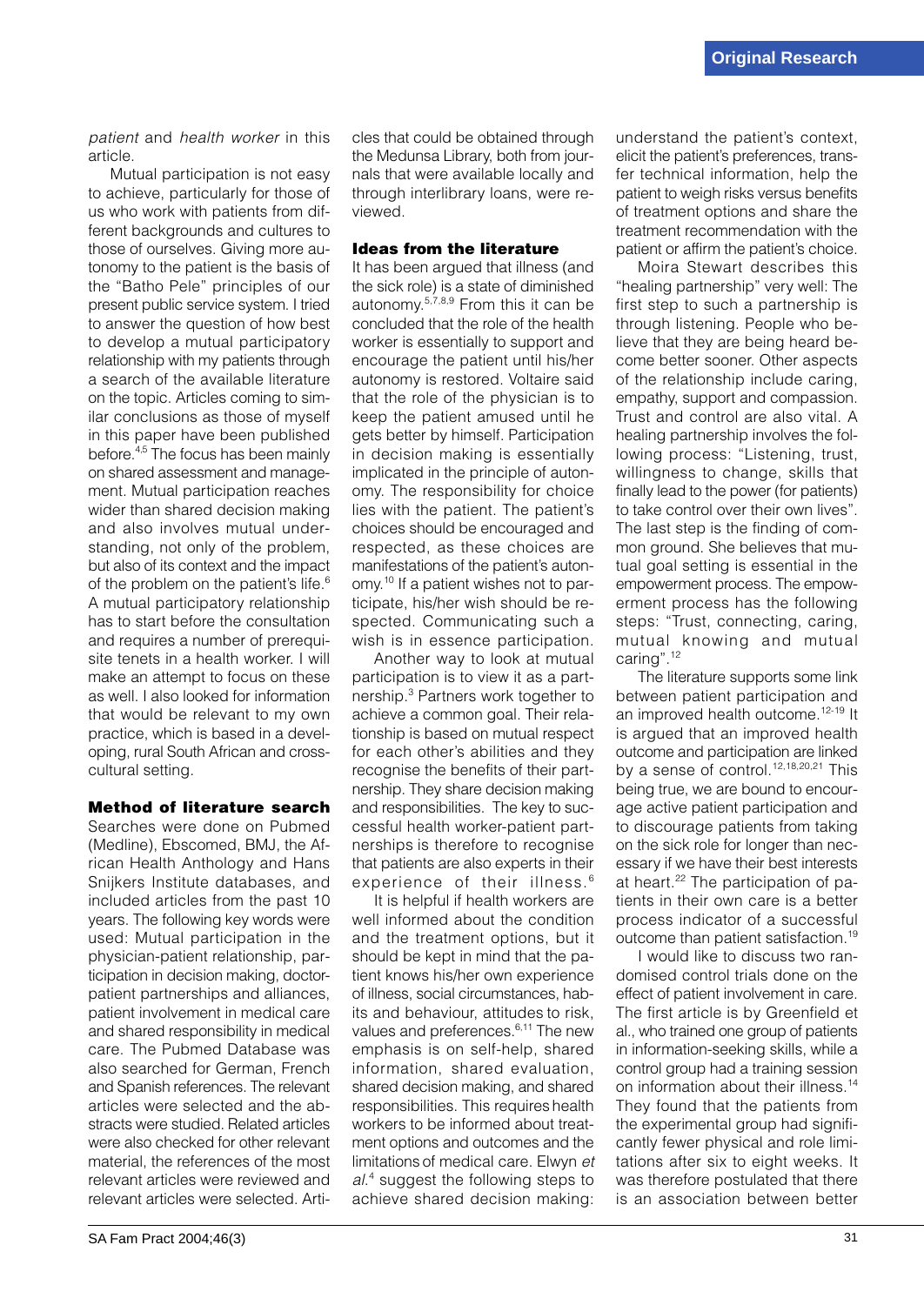interpersonal patient-physician interaction and an improved health outcome.

Rost *et al*. did a randomised controlled trial on diabetic patients.<sup>17</sup> The study showed that an intervention to improve physician-patient communication improved the patients' participation in their medical care and, with it, their functional status. The intervention included a session during which a nurse demonstrated to the patients the advantages of participation, as well as skills to improve communication, seek information and ask questions. The fact that this study is a carefully done randomised controlled trial improves its reliability.

To conclude the argument that mutual participation improves outcome, I wish to refer to a systemic review article. Guadagnoli and Ward investigated whether patients want to participate in decision making and what the benefits of patient participation are.<sup>15</sup> They reviewed 14 studies about patient desires concerning participation in decision making and concluded that it seems as if patients (are more likely to) want to be involved in decision making if they have sufficient information. They did not come to any conclusion regarding the benefit of patient participation in decision making. Fifteen studies were reviewed: nine indicated a better outcome of medical care with patient participation and the other six showed no significant difference. However, they felt that no conclusion could be drawn on the issue because of methodological flaws in the studies. The authors stated that they believed patient participation was justified on humane grounds alone and that it was in line with the patient's right to selfdetermination. They also accept the fact that some patients are not ready for participation in decision making.

Mutual participation has the potential to help us to deal with patients who are dependent and who do not want autonomy.<sup>23</sup> When the patient takes on the sick role, he seeks assistance from a person he believes might help him. A mutual participatory relationship implies give and take from both sides. A mutually agreeable plan of action should be developed. The same principles are relevant for dependent patients. The health worker must show his/her concern. If the health worker develops negative feelings towards the patient, these must be discussed. Powers suggests that a mutually agreeable follow-up plan (specific regular appointments) should be negotiated.23 Such a long-term relationship has the potential for satisfaction for both patient and health worker. The patient may be reassured and get medical and psychological support, while the health worker will be more effective and burnout will be prevented.

To be able to encourage and foster active participation, the health worker should have certain personal values: humility, the ability to relinquish the role of the expert, an awareness of his/her position of power, the ability to value even the poor, self-awareness and a commitment to self-criticism are needed to set the scene for participation. Cultural humility incorporates a lifelong commitment to self-evaluation and selfcriticism, and to redressing the power imbalances in the patient-health worker dynamic. Self-reflection and patient-focused interaction are essential parts of becoming effective partners with the community.<sup>24</sup> Honesty, openness and integrity are basic ingredients of a mutually participatory relationship.<sup>25-27</sup> Humaneness, empathy and compassion with patients also foster participation.8,12,21,28,29,30 As Rogers puts it, the starting point for such a participatory relationship is empathy, congruence and an unconditional positive regard.<sup>31</sup> Mutual trust and respect between the health worker and patient are essential for a mutual participatory relationship.6,12,16,28,29,30,32-34 The health worker should also acknowledge the patient's right to selfdetermination and autonomy.<sup>10,15</sup>

Factors that maintain the imbalance of power between health worker and patient make it difficult to achieve mutual participation in de-

cision making. These include a lack of maturity, skills, knowledge, training and time in the health worker, psychological barriers from the patient, as well as the belief that more information may make the patients more anxious or the perception that the health workers are urging them to participate out of uncertainty. Health workers may fear loss of control in the relationship. The social gap between health worker and patient may also be a contributing factor.4,5 Differences in opinion or power should be acknowledged and discussed and a mutual understanding should be negotiated.<sup>5,23,24,27,29,35</sup> Participation is frequently problematic in a crosscultural setting. The lack of awareness and sensitivity to cultural values increases the social difference and breaks down communication between patients and health workers.<sup>28</sup> It would be helpful for health workers to be aware that they could potentially manipulate the "mutual decision making" with the information that they give. To curb this danger, it is essential to be open and honest about their own biases and opinions.27, 36

Patients who participate most frequently were found to be younger than 65 but older than 30, better educated, with a higher income and profession and a higher socioeconomic status.<sup>16,20,37,38</sup> According to Biley, patients participate more readily if they feel that they are well enough, have enough knowledge and are allowed to participate.<sup>13</sup> In a study by Barry and Henderson, patients were found to be more likely to participate if they believed that their expertise was relevant to the decision.<sup>39</sup> They were more likely to participate when things were getting worse. Health workers were also more likely to follow a patient-centred approach when patients had a chronic condition. Chewing and Sleath found that, when patients saw themselves as experts in experiencing the illness or if they perceived that their expertise was relevant, they felt more able to participate.<sup>20</sup> This knowledge should encourage us to pursue active participation,